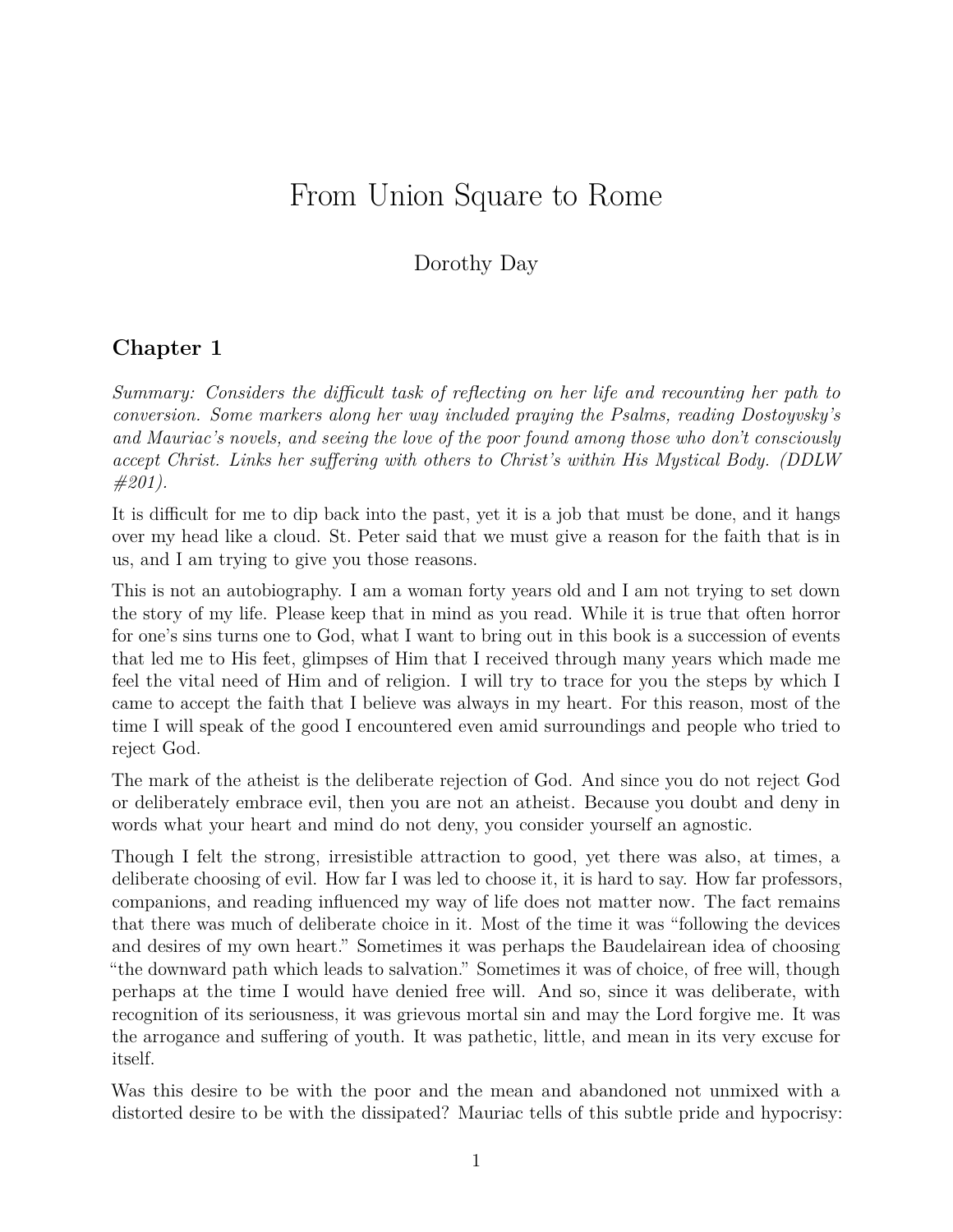"There is a kind of hypocrisy which is worse than that of the Pharisees; it is to hide behind Christ's example in order to follow one's own lustful desires and to seek out the company of the dissolute."

I write these things now because sometimes when I am writing I am seized with fright at my presumption. I am afraid, too, of not telling the truth or of distorting the truth. I cannot guarantee that I do not for I am writing of the past. But my whole perspective has changed and when I look for causes of my conversion, sometimes it is one thing and sometimes it is another that stands out in my mind.

Much as we want to know ourselves, we do not really know ourselves. Do we really want to see ourselves as God sees us, or even as our fellow human beings see us? Could we bear it, weak as we are? You know that feeling of contentment in which we sometimes go about, clothed in it, as it were, like a garment, content with the world and with ourselves. We are ourselves and we would be no one else. We are glad that God made us as we are and we would not have had Him make us like anyone else. According to the weather, our state of health, we have moods of purely animal happiness and content. We do not want to be given that clear inward vision which discloses to us our most secret faults. In the Psalms there is that prayer, "Deliver me from my secret sins." We do not really know how much pride and self-love we have until someone whom we respect or \*\*\*\*\*love suddenly turns against us. Then some sudden affront, some sudden offense we take, reveals to us in all its glaring distinctness our self-love, and we are ashamed.

There are some paragraphs about the Holy Trinity which I read not long ago that point out an analogy between the soul and God. The soul is always one. It knows itself and loves itself. "I am conscious of myself, and it is this *I* that is conscious of this *self,*the *I* that is objectified to itself, and knows itself in itself. But once more, whist the principle that is the *I* is the principle that knows, the *myself* is the term that is known, and in virtue of this a distinction is established between *I* and *myself,*and this perception that I get of myself involves and implies a third term which is the *love of I for self.*Whence result three imperfect but irreducible elements, co-existent in the undivided unity of my soul, three that are blended into one without becoming confused; one that radiates out into three without subdividing itself. Now in God there is the same law of activity and fecundity, but in the supreme degree of power and perfection. . . . Although we are always capable of thinking and willing, we do not always exercise our faculties in practice, there are interruptions, moments when we feel powerless, when we are weary. A fly is sufficient to prevent a man thinking. In this we distinguish . . . and this is weakness . . . the capability to act and the action itself. In God this weakness does not exist. If we strive in vain to put into our thoughts the best of ourselves, or better still, if we labor, without succeeding, to make ourselves wholly and entirely the objective of our thoughts, to objectify ourselves in our thoughts . . . the Divine Spirit succeeds where we fail." (Landrieux, *Le Divin Méconnu*.) \*\*

I write in the very beginning of finding the Bible and the impression it made on me. I must have read it a good deal, for many passages remained with me through my earlier years to return and haunt me. Do you know the Psalms? They were what I read most when I was in jail in Occoquan. I read with a sense of coming back to something that I had lost. There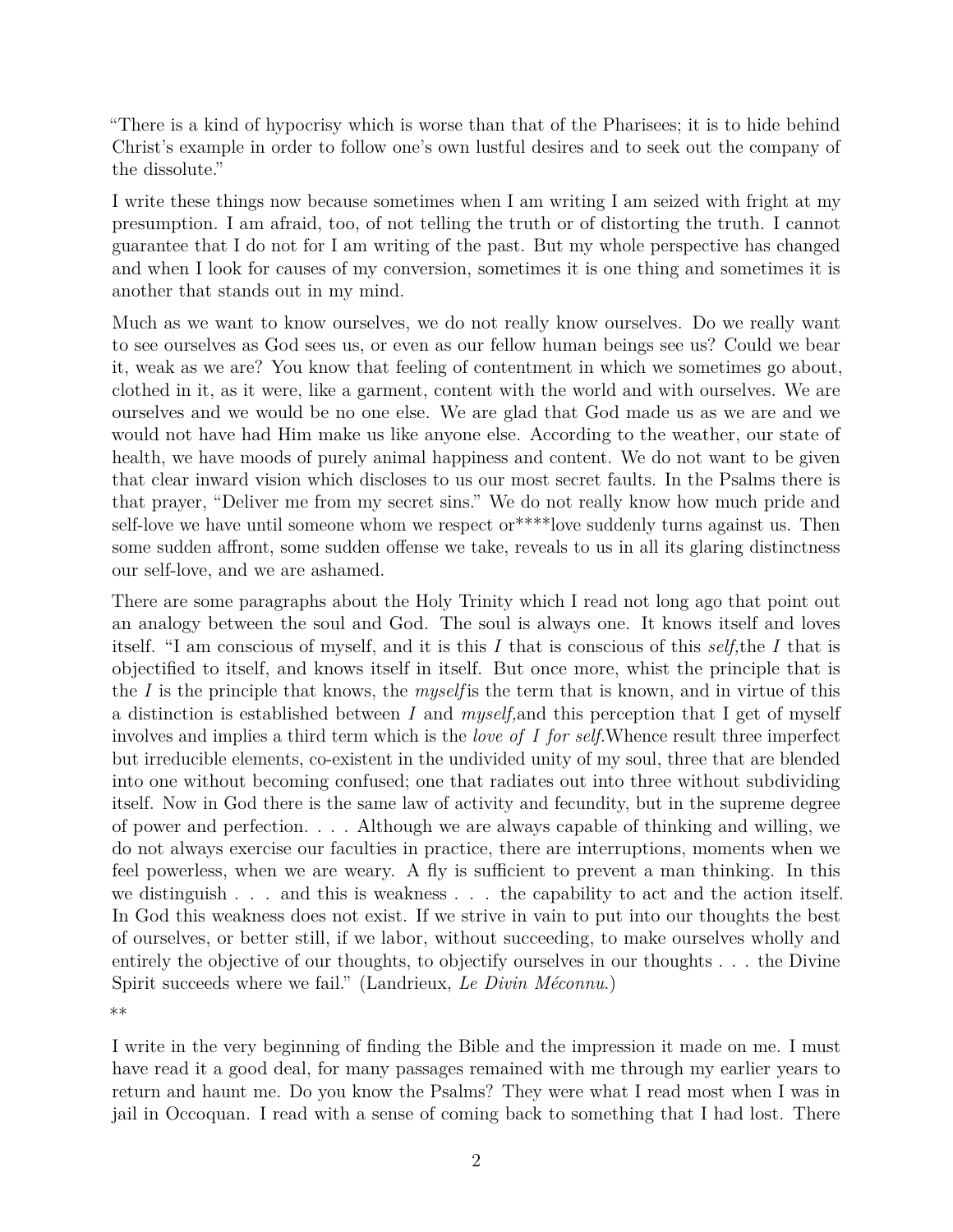was an echoing in my heart. And how can anyone who has known human sorrow and human joy fail to respond to these words?

"Out of the depths I have cried to thee, O Lord :

Lord, hear my voice. Let thy ears be attentive to the voice of my supplication.

If thou, O Lord, wilt mark iniquities:

Lord, who shall stand it.

For with thee there is merciful forgiveness: and by reason of thy law, I have waited for thee,

O Lord. My soul hath relied on his word: my soul hath hoped in the Lord. From the morning watch even until night, let Israel hope in the Lord.

Because with the Lord there is mercy; and with him plentiful redemption. And he shall redeem Israel from all his iniquities."

"Hear, O Lord, my prayer: give ear to my supplication in thy truth: hear me in thy justice.

And enter not into judgment with thy servant: for in thy sight no man living shall be justified.

For the enemy hath persecuted my soul: he hath brought down my life to the earth.

He hath made me to dwell in darkness as those that have been dead of old:

And my spirit is in anguish within me: my heart within me is troubled.

I remembered the days of old, I meditated on all thy works:

I meditated upon the works of thy hands.

I stretched forth my hands to thee: my soul is as earth without water unto thee. Hear me speedily O Lord; my spirit hath fainted away.

Turn not away thy face from me, lest I be like unto them that go down into the pit.

Cause me to hear thy mercy in the morning; for in thee have I hoped.

Make the way known to me, wherein I should walk: for I have lifted up my soul to thee."

All through those weary first days in jail\*\*\*\*when I was in solitary confinement, the only thoughts that brought comfort to my soul were those lines in the Psalms that expressed the terror and misery of man suddenly stricken and abandoned. Solitude and hunger and weariness of spirit–these sharpened my perceptions so that I suffered not only my own sorrow but the sorrows of those about me. I was no longer myself. I was man. I was no longer a young girl, part of a radical movement seeking justice for those oppressed, I was the oppressed. I was that drug addict, screaming and tossing in her cell, beating her head against the wall. I was that shoplifter who for rebellion was sentenced to solitary. I was that woman who had killed her children, who had murdered her lover.

The blackness of hell was all about me. The sorrows of the world encompassed me. I was like one gone down into the pit. Hope had forsaken me. I was that mother whose child had been raped and slain. I was the mother who had borne the monster who had done it. I was even that monster, feeling in my own heart every abomination.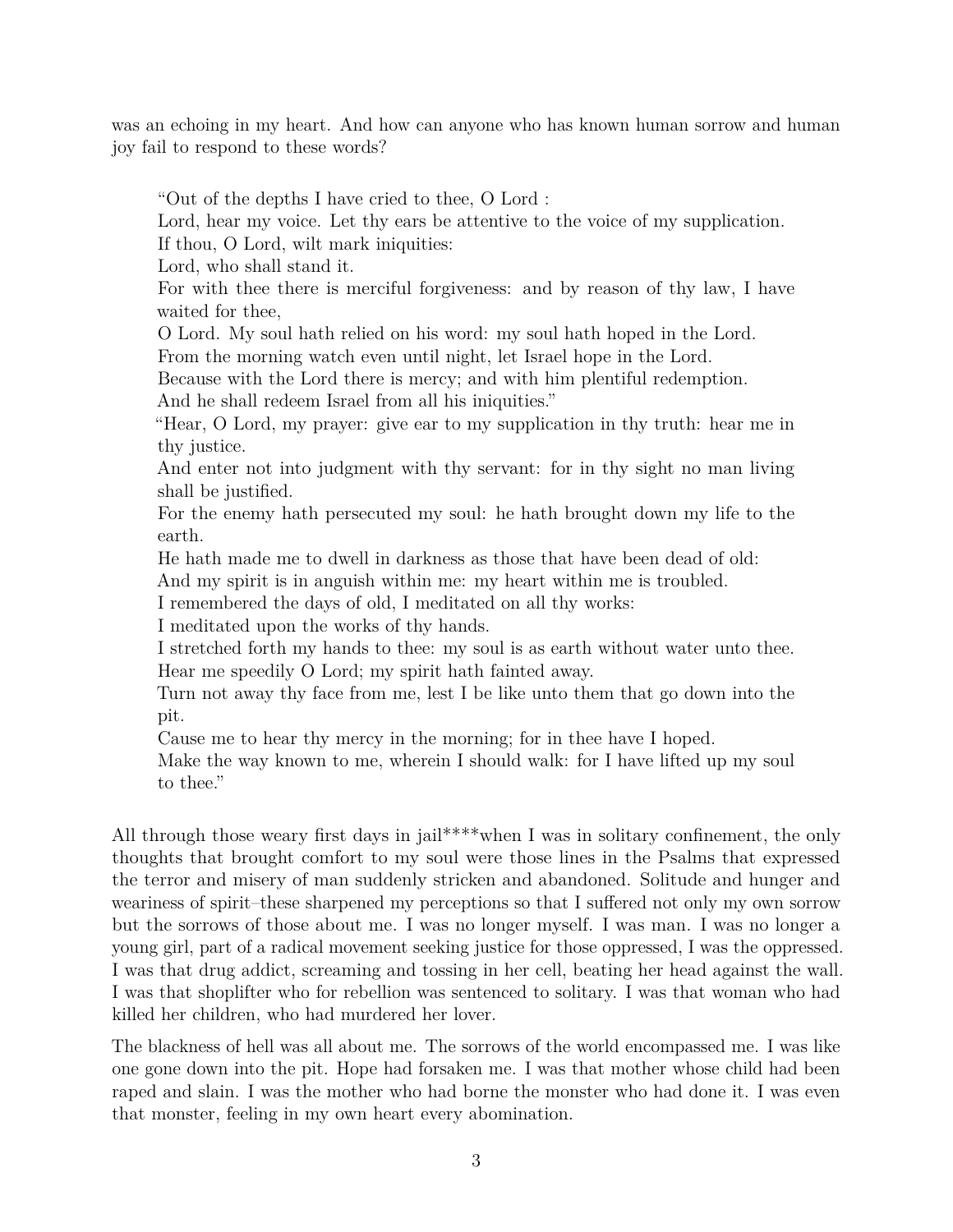As I read this over, it seems, indeed, over-emotional and an exaggerated statement of the reactions of a young woman in jail. But if you live for long in the slums of cities, if you are in constant contact with sins and suffering, it is indeed rarely that so overwhelming a realization comes upon one. It often has seemed to me that most people instinctively protect themselves from being touched too closely by the suffering of others. They turn from it, and they make this a habit. The tabloids with their presentation of crime testify to the repulsive truth that there is a secret excitement and pleasure in reading of the sufferings of others. One might say there is a surface sensation in the realization of the tragedy in the lives of others. But one who has accepted hardship and poverty as the way im life in which to walk, lays himself open to this susceptibility to the sufferings of others.

And yet if it were not the Holy Spirit that comforted me, how could I have been comforted, how could I have endured, how could I have lived in hope?

*The Imitation of Christ*is a book that followed me through my days. Again and again I came across copies of it and the reading of it brought me comfort. I felt in the background of my life a waiting force that would lift me up eventually.

I later became acquainted with the poem of Francis Thompson, *The Hound of Heaven,*and was moved by its power. Eugene O'Neill recited it first to me in the back room of a saloon on Sixth Avenue where the Provincetown players and playwrights used to gather after the performances.

"I fled Him, down the nights and down the days; I fled Him, down the arches of the years; I fled Him, down the labyrinthine ways Of my own mind; and in the mist of tears I hid from Him."

Through all my daily life, in those I came in contact with, in the things I read and heard, I felt that sense of being followed, of being desired; a sense of hope and expectation.

Through those years I read all of Dostoyvsky's novels and it was, as Berdyaev says, a profound spiritual experience. The scene in *Crime and Punishment*where the young prostitute reads from the New Testament to Raskolnikoff, sensing the sin more profound than her own, which weighed upon him; that story, *The Honest Thief;*those passages in *The Brothers Karamazov*; the sayings of Father Zossima, Mitya's conversion in jail, the very legend of the Grand Inquisitor, all this helped to lead me on. The characters, Alyosha and the Idiot, testified to Christ in us. I was moved to the depths of my being by the reading of these books during my early twenties when I, too, was tasting the bitterness and the dregs of life and shuddered at its harshness and cruelty.

Do you remember that little story that Grushenka told in *The Brothers Karamazov?*"Once upon a time there was a peasant woman and a very wicked woman she was. And she died and did not leave a single good deed behind. The devils caught her and plunged her into a lake of fire. So her guardian angel stood and wondered what good deed of hers he could remember to tell God. 'She once pulled up an onion in her garden,' said he, 'and gave it to a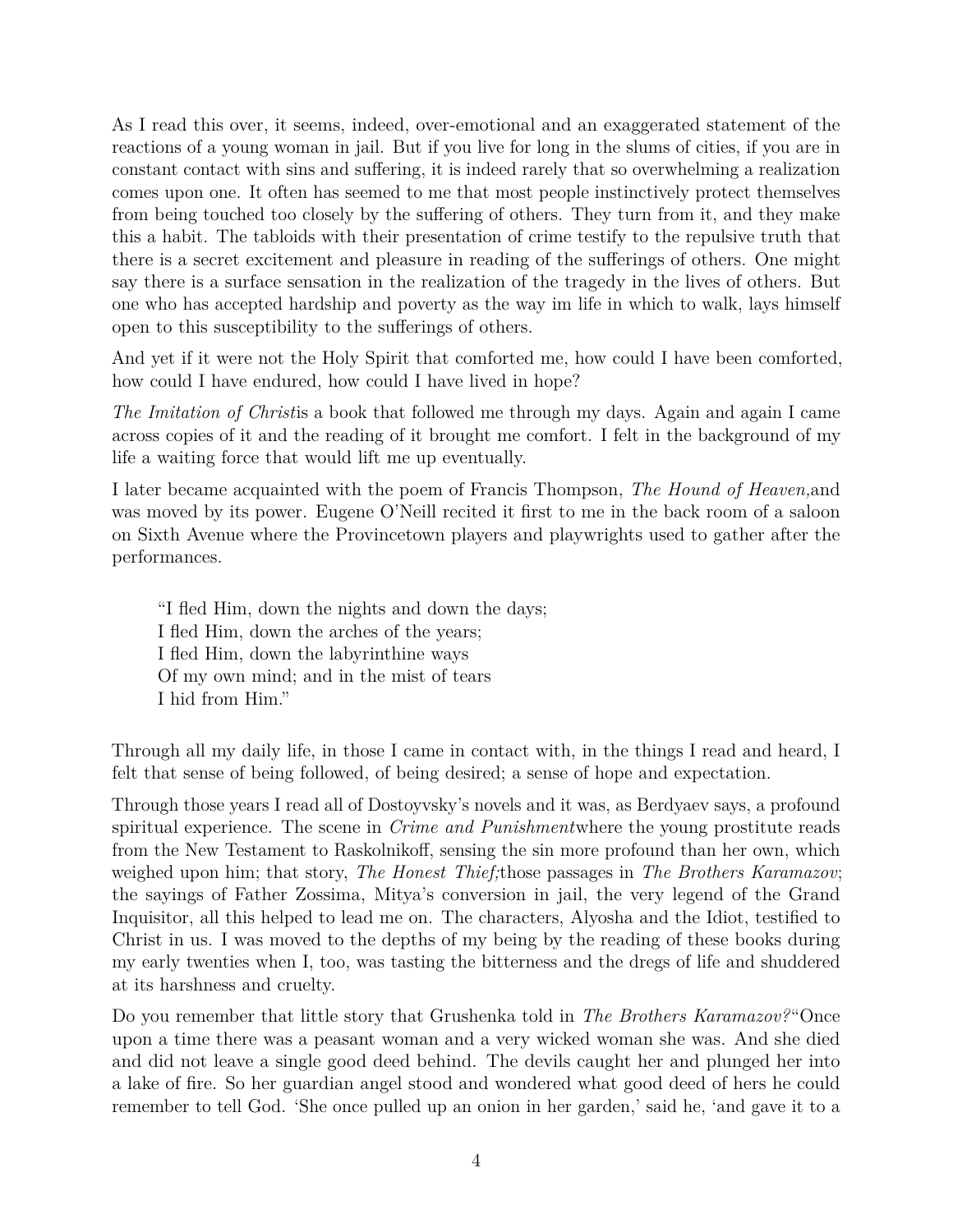beggar woman.' And God answered: 'You take that onion then, hold it out to her in the lake, and let her take hold and be pulled out. And if you pull her out of the lake, let her come to Paradise, but if the onion breaks, then the woman must stay where she is.' The angel ran to the woman and held out the onion to her. 'Come,' said he, 'catch hold, and I'll pull you out. And he began cautiously pulling her out. He had just pulled her out, when the other sinners in the lake, seeing how she was being drawn out, began catching hold of her so as to be pulled out with her. But she was a very wicked woman and she began kicking them. 'I'm to be pulled out, not you. It's my onion, not yours.' As soon as she said that, the onion broke. And the woman fell into the lake and she is burning there to this day. So the angel wept and went away."

Sometimes in thinking and wondering at God's goodness to me, I have thought that it was because I gave away an onion. Because I sincerely loved His poor, He taught me to know Him. And when I think of the little I ever did, I am filled with hope and love for all those others devoted to the cause of social justice.

"What glorious hope!" Mauriac writes. "There are all those who will discover that their neighbor is Jesus himself, although they belong to the mass of those who do not know Christ or who have forgotten Him. And nevertheless they will find themselves well loved. It is impossible for any one of those who has real charity in his heart not to serve Christ. Even some of those who think they hate Him, have consecrated their lives to Him; for Jesus is disguised and masked in the midst of men, hidden among the poor, among the sick, among prisoners, among strangers. Many who serve Him officially have never known who He was, and many who do not even know His name, will hear on the last day the words that open to them the gates of joy. O Those children were I, and I those working men. I wept on the hospital bed. I was that murderer in his cell whom you consoled."'

But always the glimpses of God came most when I was alone. Objectors cannot say that it was fear of loneliness and solitude and pain that made me turn to Him. It was in those few years when I was alone and most happy that I found Him. I found Him at last through joy and thanksgiving, not through sorrow.

Yet how can I say that either? Better let it be said that I found Him through His poor, and in a moment of joy I turned to Him. I have said, sometimes flippantly, that the mass of bourgeois smug Christians who denied Christ in His poor made me turn to Communism, and that it was the Communists and working with them that made me turn to God.

Communism, says our Holy Father, can be likened to a heresy, and a heresy is a distortion of the truth. Many Christians have lost sight, to a great extent, of the communal aspect of Christianity, so the collective ideal is the result. They have failed to learn a philosophy of labor, have failed to see Christ in the worker. So in Russia, the worker, instead of Christ, has been exalted. They have the dictatorship of the proletariat maintained by one man, also a dictator. The proletariat as a class has come to be considered the Messiah, the deliverer.

A mystic may be called a man in love with God. Not one who loves God, but who is *in love with God.*And this mystical love, which is an exalted emotion, leads one to love the things of Christ. His footsteps are sacred. The steps of His passion and death are retraced down through the ages. Almost every time you step into a Church you see people making the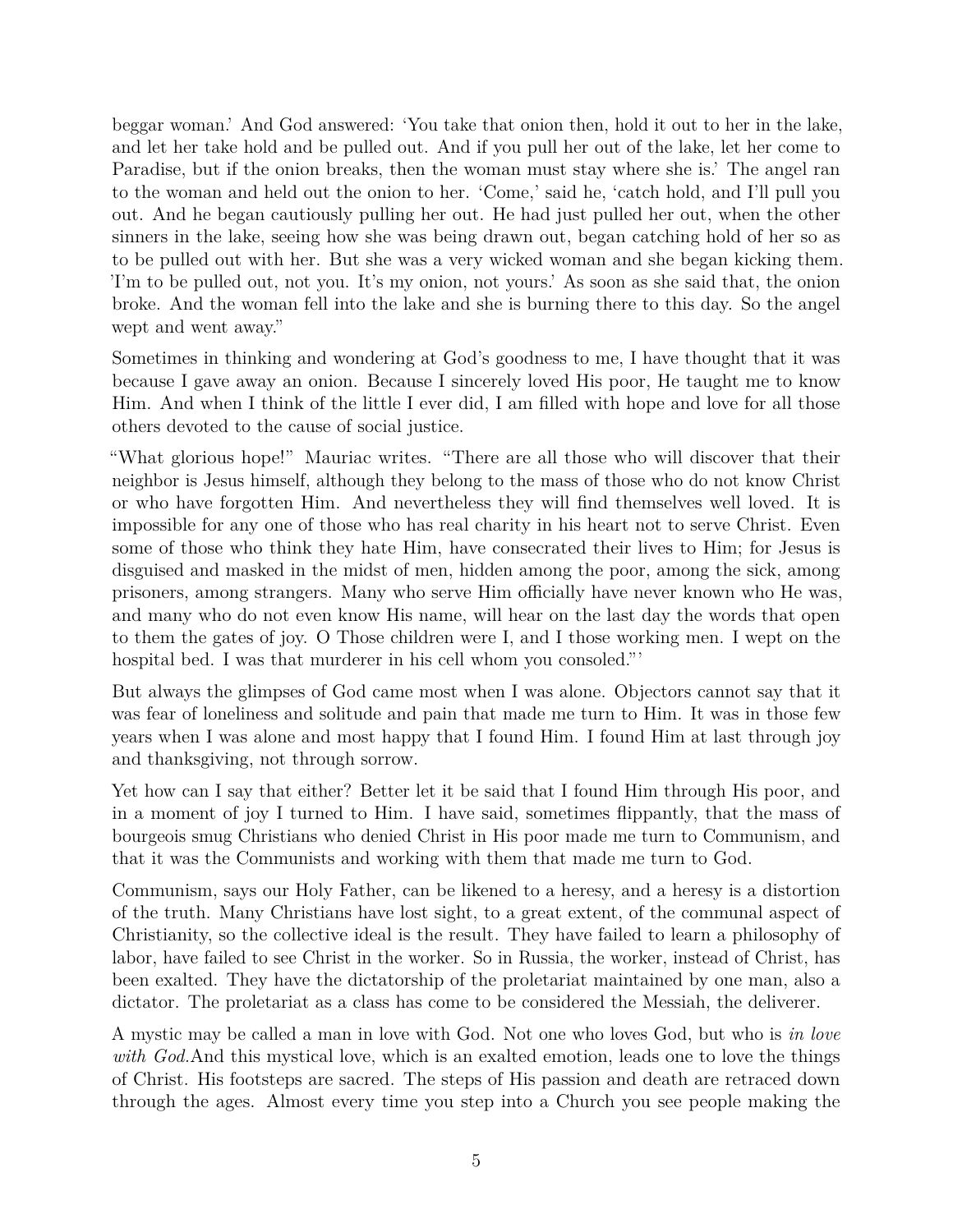Stations of the Cross. They meditate on the mysteries of His life, death, and resurrection, and by this they are retracing with love those early scenes and identifying themselves with the actors in those scenes.

When we suffer, we are told we suffer with Christ. We are "completing the sufferings of Christ." We suffer His loneliness and fear in the garden when His friends slept. We are bowed down with Him under the weight of not only our own sins but the sins of each other, of the whole world. We are those who are sinned against and those who are sinning. We are identified with Him, one with Him. We are members of His Mystical Body.

Often there is a mystical element in the love of a radical worker for his brother, for his fellow worker. It extends to the scene of his sufferings, and those spots where he has suffered and died are hallowed. The names of places like Everett, Ludlow, Bisbee, South Chicago, Imperial Valley, Elaine, Arkansas, and all those other places where workers have suffered and died for their cause have become sacred to the worker. You know this feeling as does every other radical in the country. Through ignorance, perhaps, you do not acknowledge Christ's name, yet, I believe you are trying to love Christ in His poor, in His persecuted ones. Whenever men have laid down their lives for their fellows, they are doing it in a measure for Him. This I still firmly believe, even though you and others may not realize it.

"Inasmuch as ye have done it unto one of the least of these brethren, you have done it unto me." Feeling this as strongly as I did, is it any wonder that I was led finally to the feet of Christ?

I do not mean at all that I went around in a state of exaltation or that any radical does. Love is a matter of the will. You know yourself how during a long strike the spirit falters, how hard it is for the leaders to keep up the morale of the men and to keep the fire of hope burning within them. They have a hard time sustaining this hope themselves. Saint Teresa says that there are three attributes of the soul: memory, understanding, and will. These very leaders by their understanding of the struggle, how victory is gained very often through defeat, how every little gain benefits the workers all over the country, through their memory of past struggles, are enabled to strengthen their wills to go on. It is only by exerting these faculties of the soul that one is enabled to love one's fellow. And this strength comes from God. There can be no brotherhood without the Fatherhood of God.

Take a factory where fifty per cent of the workers themselves content, do not care about their fellows. It is hard to inspire them with the idea of solidarity. Take those workers who despise their fellow-worker, the Negro, the Hungarian, the Italian, the Irish, where race hatreds and nationalist feelings persist. It is hard to overcome their stubborn resistance with patience and with love. That is why there is coercion, the beating of scabs and strikebreakers, the threats and the hatreds that grow up. That is why in labor struggles, unless there is a wise and patient leader, there is disunity, a rending of the Mystical Body.

Even the most unbelieving of labor leaders have understood the expediency of patience when I have talked to them. They realize that the use of force has lost more strikes than it has won them. They realize that when there is no violence in a strike, the employer through his armed guards and strikebreakers may try to introduce this violence. It has happened again and again in labor history.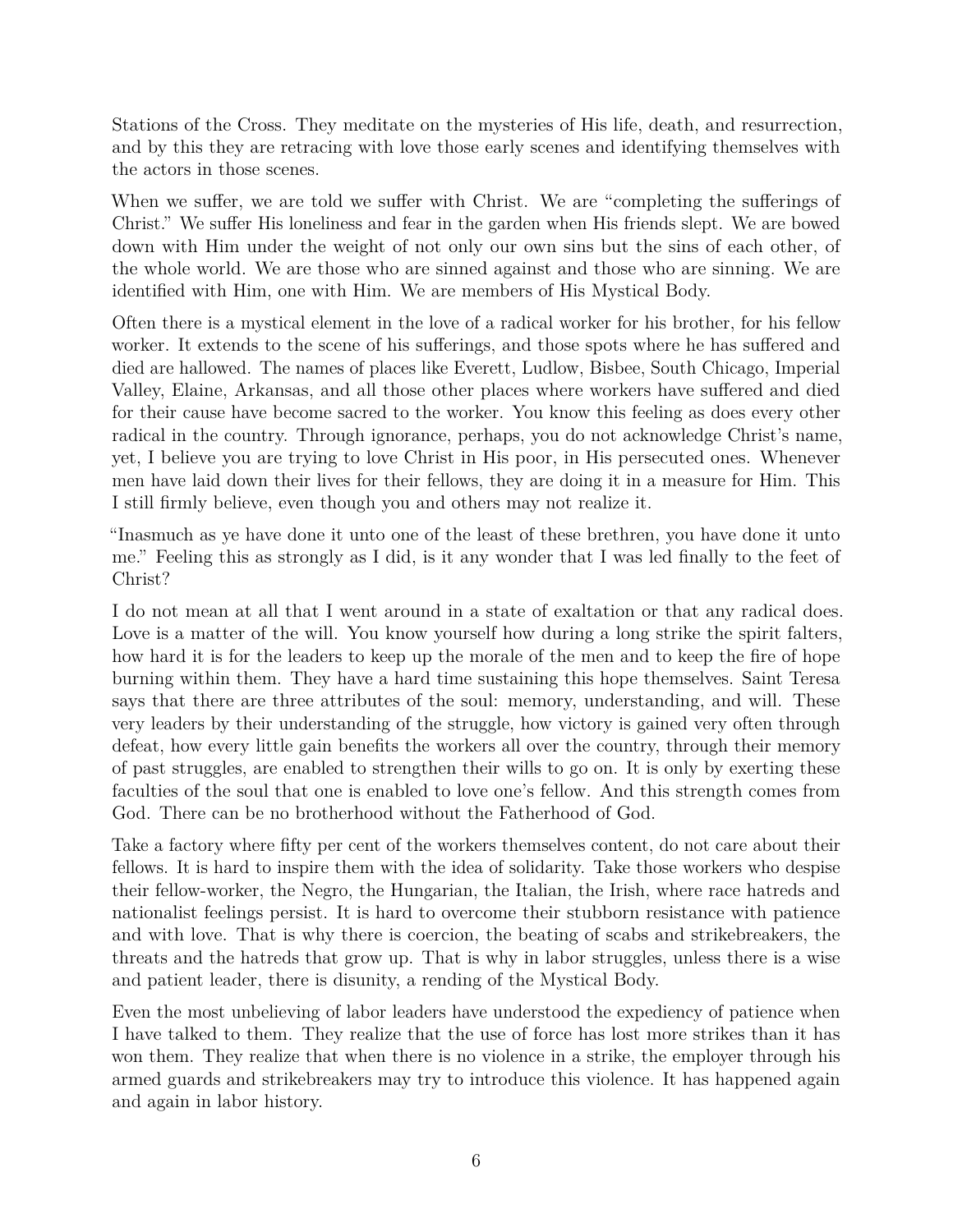What is hard to make the labor leader understand is that we must love even the employer, unjust though he may be, that we must try to overcome his resistance by non-violent resistance, by withdrawing labor, *i.e.,* by strikes and by boycott. These are non-violent means and most effective. We must try to educate him, to convert him. We must forgive him seventy times seven just as we forgive our fellow-worker and keep trying to bring him to a sense of solidarity.

This is the part labor does not seem to understand in this country or in any country. Class war does exist. We cannot deny it. It is there. Class lines are drawn even here in America where we have always flattered ourselves that the poor boy can become president, the messenger boy, the head of the corporation. The very fact of the necessity of national security laws, old age and unemployment insurance, acknowledges the existence of a proletariat class. The employer much too often does not pay a wage sufficient for a man to care for his family in sickness and in health. The unskilled worker, who is in the majority, does not have enough to lay some by for his old age or enough to buy a home with or to buy his share in partnership. He has been too long exploited and ground down. The line has been fixed dividing the rich and the poor, the owner and the proletariat who are the unpropertied, the dispossessed.

And how to convert an employer who has evicted all his workers because they were on strike so that men, women, and children are forced to live in tents, who has called out armed guards as Rockefeller did in Ludlow, who shot into those tents and fired them so that twenty eight women and children were burnt to death? How to forgive such a man? How to convert him? This is the question the worker asks you in the bitterness of his soul? It is only through a Christ-like love that man can forgive.

Remember Vanzetti's last words before he died in the electric chair. "I wish to tell you I am an innocent man. I never committed any crime, but sometimes some sin. I wish to forgive some people for what they are now doing to me."

He said when he was sentenced: "If it had not been for these things, I might have lived out my life talking at street corners to scorning men. I might have died unmarked, unknown, a failure. Now we are not a failure. This is our career and our triumph. Never in our full life could we hope to do such work for tolerance, for justice, for man's understanding of man, as now we do by accident. Our words, our lives, our pains–nothing! The taking of our lives–lives of a good shoemaker and a poor fishpeddler–all! That last moment belongs to us. That agony is our triumph." He forgave those who had imprisoned him for years, who had hounded him to his death. You have read Mauriac. He was one of those of whom Mauriac was speaking when he said, "It is impossible for any one of those who has charity in his heart not to serve Christ. Even those who think they hate Him have consecrated their lives to Him."

It was from men such as these that I became convinced, little by little, of the necessity of religion and of God in my everyday life. I know now that the Catholic Church is the church of the poor, no matter what you say about the wealth of her priests and bishops. I have mentioned in these pages the few Catholics I met before my conversion, but daily I saw people coming from Mass. Never did I set foot in a Catholic church but that I saw people there at home with Him. First Fridays, novenas, and missions brought the masses thronging in and out of the Catholic churches. They were of all nationalities, of all classes, but most of all they were the poor. The very attacks made against the Church proved her Divinity to me. Nothing but a Divine institution could have survived the betrayal of Judas, the denial of